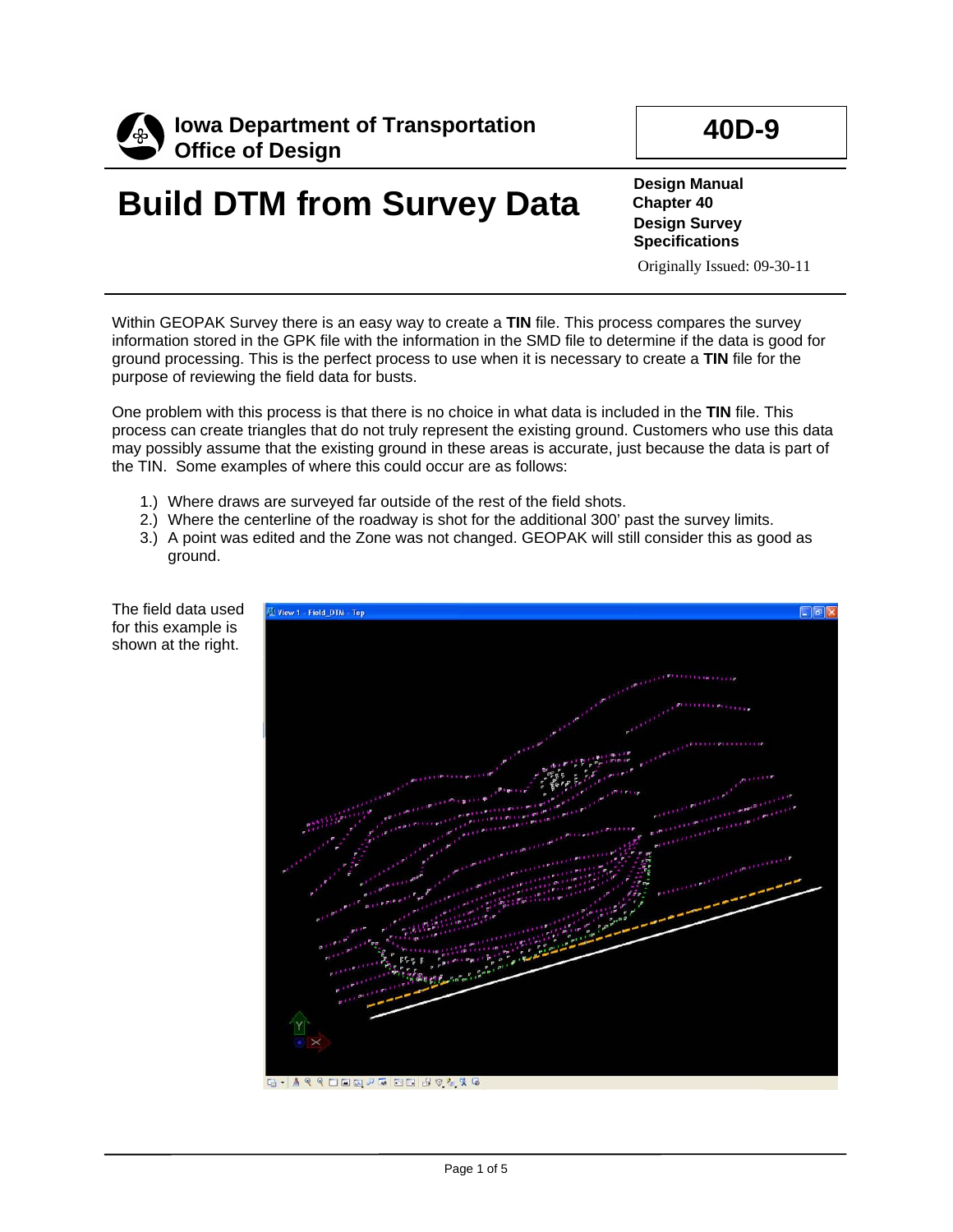## **Geopak Survey Menu**

Start GEOPAK from the MicroStation menu by selecting **Applications > GEOPAK > Activate GEOPAK**, as shown at the right.

|                                 | M. W:\Highway\Design\AutomationSection\Test\DLO\9702904004\Design\97029186.dsn [2D - V8 DGN] - Mi |
|---------------------------------|---------------------------------------------------------------------------------------------------|
| File                            | Edit Element Settings Tools Utilities Workspace Applications Window BidItems Help Axiom           |
| Default                         | $\boxed{1}$ 2 $\boxed{2}$ 0 $\boxed{3}$<br>Activate GEOPAK                                        |
| $\Box$ View 1, Project Overview |                                                                                                   |

After GEOPAK has been activated, access the GEOPAK **Survey** menu from the MicroStation menu by selecting **Applications > GEOPAK > SURVEY > Survey**, as shown at the right.

The **Survey** tool bar should display, as shown at the right.



1. On the **Survey** tool bar, *select* 

**DTM > Build DTM > From Survey Data**, as shown at the right.



2. This will open the **Build DTM** dialog box.

*Click* the **Files** button to name the **TIN** file.

| <b>Build DTM</b>                                                          |
|---------------------------------------------------------------------------|
| TIN File Parameters<br>DTM TIN File<br><b>Files</b>                       |
| Side Length: 100.000<br>Dissolve Option : Side $\blacktriangledown$       |
| <b>DAT File Parameters</b>                                                |
| Write Comments in data file<br>□ Create DAT File                          |
| <b>Files</b><br>DTM Data File                                             |
| File Open Create File                                                     |
| File Mode   ASCII                                                         |
| <b>Stroking Parameters</b><br>Arc Stroke Tolerance 0.100<br>Stroke Curves |
| Linear Stroke Distance 75,000<br>□ Stroke Linear                          |
| Determine DTM Inclusion from : Feature Table (SMD)                        |
| Supplemental DAT File                                                     |
| Dat File<br><b>Files</b>                                                  |
| Set Search<br>Process                                                     |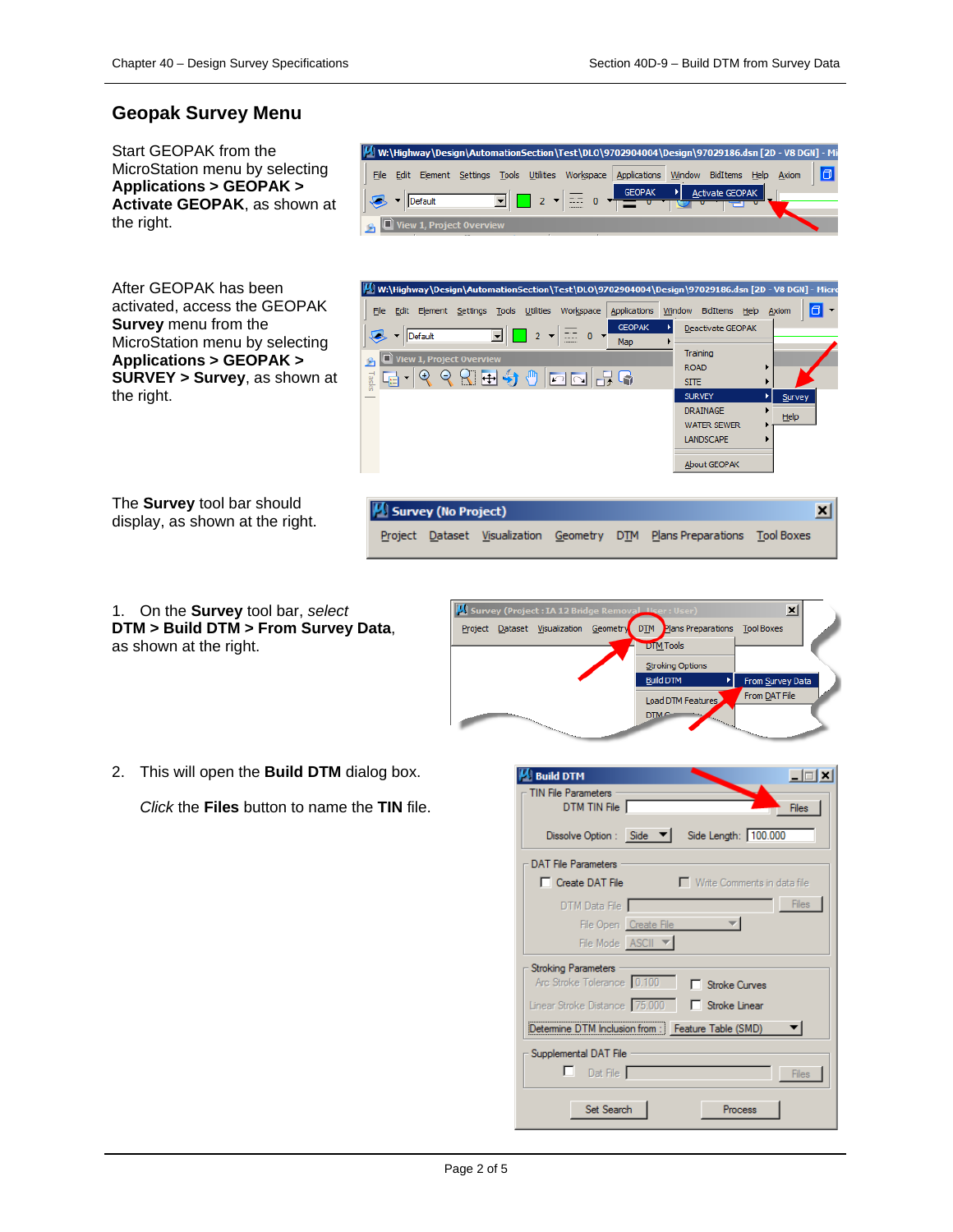3. Confirm that the correct directory is selected then name your file to match the **SAP** number for the project.

*Click* the **Save** button.

|                                                                                                                        | DTM TIN File - C:\SurveyProjects\151Slide\<br>Save in: 1515lide                                                        | OFPE-<br>× | $[2] \times$<br>50 |
|------------------------------------------------------------------------------------------------------------------------|------------------------------------------------------------------------------------------------------------------------|------------|--------------------|
| z<br>My Recent<br>Documents<br>G<br>Desktop                                                                            | ElectronicForms<br>FromOffice<br>projdbs<br>ProjectImages<br>UneditedSurveyFiles<br>$\overline{\text{m}}$ 1515lide.tin |            |                    |
| My Documents<br>My Computer<br>$\begin{array}{c} \tiny\textsf{My Network}\\ \tiny\textsf{DI_{\text{max}}} \end{array}$ | 0826<br>File name:<br>Save as type:<br>$t_{\text{min}}$                                                                | ×<br>v     | Save<br>Cancel     |

4. The **Dissolve Option** should be set to the **Side** option, and the **Side Length** is to be set to **100**. This will limit the side length of the **TIN** file triangle creation to be no longer than 100'.

5. The "**Determine DTM Inclusion from"** option should be set to "**Feature Table (SMD)"**. The **SMD** file contains the information that determines which feature codes are good for ground shots.

6. *Click* the **Set Search** button to select the data sets that should be included in the **TIN** file.

| <b>TIN File Parameters</b>                                 |                         | DTM TIN File C:\SurveyProjects\151Slide\082 | <b>Eles</b>                 |
|------------------------------------------------------------|-------------------------|---------------------------------------------|-----------------------------|
| Dissolve Option: Side Side Side Length: 100.000            |                         |                                             |                             |
| <b>DAT File Parameters</b>                                 |                         |                                             |                             |
| Create DAT File                                            |                         |                                             | Write Comments in data file |
| DTM Data File                                              |                         |                                             | Files                       |
|                                                            | File Open   Create File | Ÿ.                                          |                             |
|                                                            | File Mode ASCII v       |                                             |                             |
| <b>Stroking Parameters</b><br>Arc Stroke Tolerance   0.100 |                         | <b>Stroke Curves</b>                        | 5                           |
| Linear Stroke Distance   75.000                            |                         | Stroke Linear                               |                             |
| Determine DTM Inclusion from:                              |                         | Feature Table (SMD)                         |                             |
| Supplemental DAT File<br><b>Dat File</b>                   |                         | 6                                           | Files                       |

7. Individual data sets to be included within the **TIN** can be *selected* by placing a check  $(\boxtimes)$  next to each name. All of the data sets will usually be included in the **TIN**. To select all data sets, *click* the **Mark All** button.

*Click* the **OK** button after all selections have been made.

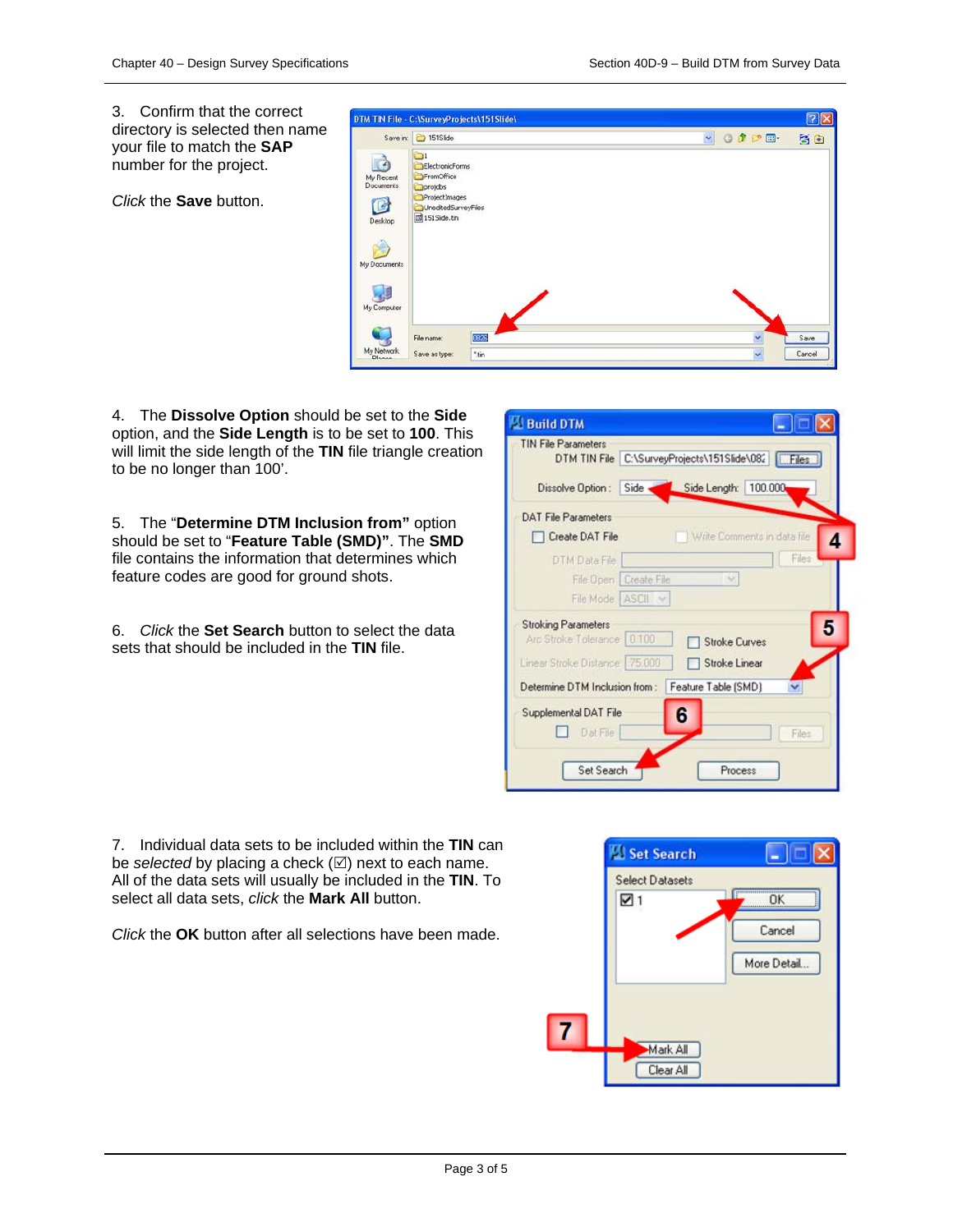$\vert x \vert$ 

8. When everything is set, *click* the **Process** button on the **Build DTM** dialog to create the **TIN** file.



**ATO bliv<sup>9</sup> TIN File Parameters DTM TIN Fill** 

Survey (Project: IA 12 B

Project Dataset Visualization Geometr

9. The **TIN** creation process is complete after the text stops flashing in the MicroStation task bar at the bottom of the window. To close the **Build DTM**  dialog, *click* the "**X"** in the red box at the upper right corner.

10. The **TIN** that was just created will not be drawn into the file automatically.

The first step to cause the **TIN** triangles to be drawn into the file is to select **DTM > Load DTM Features** on the **Survey** tool bar.

11. This opens the "**Load DTM Features"** dialog box. The **Load File** option should be set to "**TIN"**.

12. The name of the **TIN** file just created should automatically be shown in the **TIN** data entry field at the top of the dialog. If what is shown is not correct, *click* the magnifying glass **Browse** icon  $($   $\mathbb{Q}$ ) and locate and select the correct **TIN** file.

*13.* The **Load** option should be set to **Extent**. This will cause the complete **TIN** to be drawn into the model.

14. If the dialog box does not display the same

levels as shown at the right, the correct settings must be loaded so that everything will be drawn correctly.

**14** 

If the settings must be changed, (as indicated above), *click* **File > Open** to choose the settings file, as shown at the right. This will open the **"Open Preferences File"** dialog, as shown below.



OFF

ON

**DN** 

ON. ☑

 $\mathbf{0}$ 

Ō.

۰



phoContoursMajor By Lv By Lv By Lv

phoContoursMinor By Lv By Lv By Lv

phoContoursMajor By Lv By Lv

DIM

**DTM** Tools **Stroking Options Build DTM** Load DTM Featu

Plans Preparations Tool Box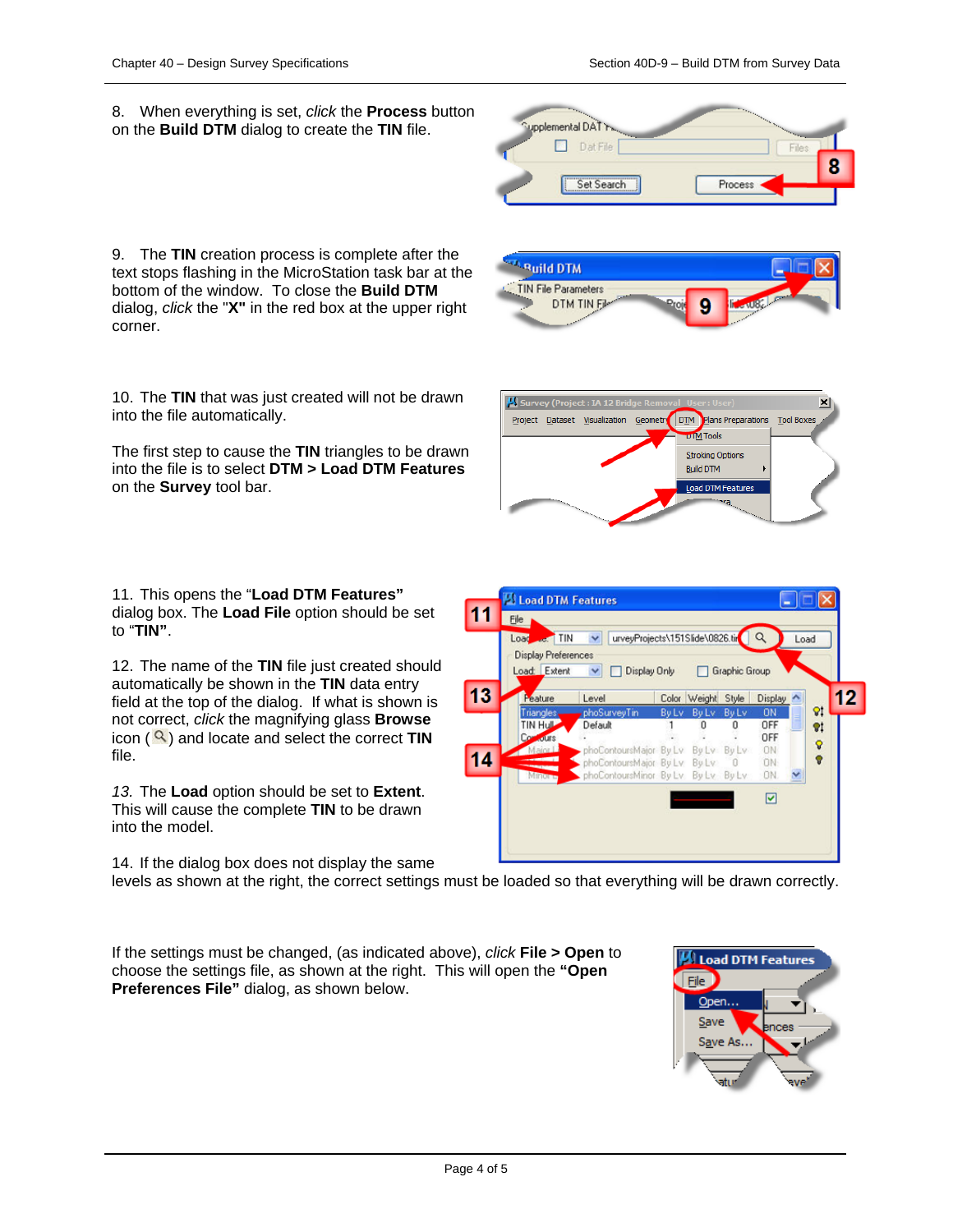15. Browse to the directory listed below,

## **W:\Highway\Design\CADD\Geopak\Survey\SeedFiles\GEOPAKSurvey\LoadDTM\**

*Select* the **IDOTSurvey.lpf** file and then *click* the **Open** button, as shown below.

|                                          |                  |                | Open Preferences File - W:\Highway\Design\CADD\Geopak\Survey\SeedFiles\GEOPAKSurvey\LoadDTM\ |              |         | $\sqrt{2}$ |
|------------------------------------------|------------------|----------------|----------------------------------------------------------------------------------------------|--------------|---------|------------|
| Look in:                                 | <b>C</b> LoadDTM |                | Y                                                                                            |              | O D D E | 50         |
| My Recent<br>Documents<br>l f<br>Desktop | IDOTSurvey.lpf   |                |                                                                                              |              |         |            |
| My Documents                             |                  |                |                                                                                              |              |         |            |
| My Computer                              |                  |                |                                                                                              |              |         |            |
| My Network                               | File name:       | IDOTSurvey.lpf |                                                                                              | $\checkmark$ |         | Open       |
| $D _{n,n,n}$                             | Files of type:   | ".lpf          |                                                                                              | $\check{}$   |         | Cancel     |

16. To draw the Triangles into the model, *highlight* the **Triangles** row and *click* the light bulb icon ( ). It should now say **ON** in the **Display** column of the **Triangles** row.

As a second method for *toggling* the value in the **Display**  column, you can *double-click* on the **Triangles** row to change the **Display** value to **ON**.

| Load File: TIN V<br><b>Display Preferences</b><br>Load: Extent | urveyProjects\151Slide\0826.tin<br>Display Only<br>$\vee$ $\Box$ |              |              | Graphic Group | Q         | Load |  |
|----------------------------------------------------------------|------------------------------------------------------------------|--------------|--------------|---------------|-----------|------|--|
| Feature                                                        | Level                                                            | Color        | Weight       | Style         | Display   |      |  |
| Triangles                                                      | phoSurveyTin                                                     | <b>By Ly</b> | <b>By Ly</b> | <b>By Ly</b>  | ON        |      |  |
| <b>TIN Hull</b>                                                | Default                                                          |              | 0            | 0             | OFF       |      |  |
| Contours                                                       |                                                                  |              |              |               | OFF       |      |  |
|                                                                | Major Lines phoContoursMajor By Lv By Lv By Lv                   |              |              |               | <b>ON</b> |      |  |
|                                                                | Major Label phoContoursMajor By Lv By Lv 0                       |              |              |               | ON-       |      |  |
|                                                                | Minor Lines phoContoursMinor By Lv By Lv By Lv                   |              |              |               | ON        |      |  |
|                                                                |                                                                  |              |              |               | ☑         |      |  |

17. When all of the settings are correct, *click* the **Load** button, as shown at the right. The **TIN** triangles should now be drawn into the MicroStation file model on the **phoSurveyTin** level.